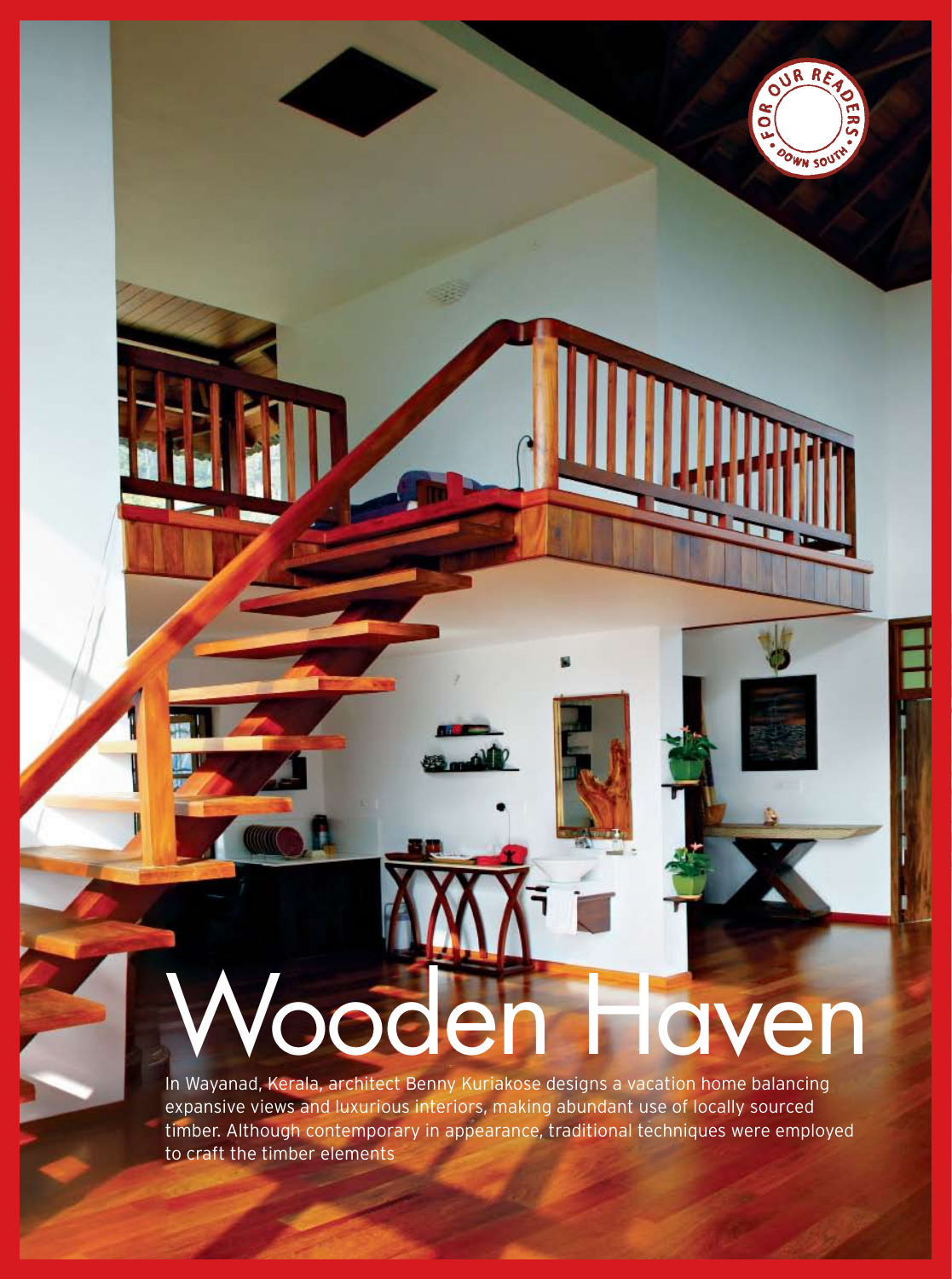

Maxweller Chenny<br>
Kuriakose first visited<br>
the remote site in the<br>
rugged terrain of the<br>
Western Ghats in<br>
Wayanad, Kerala, he was struck by the Kuriakose first visited the remote site in the rugged terrain of the Western Ghats in remarkable views to be had. A coffee estate situated on a steep slope, the site was to accommodate a two-bedroom house to serve as a vacation home for his client residing in the neighbouring district of Kozhikode. A location was chosen so that vehicular access could be from one side while the remaining three sides would afford unimpeded views of the estate and the hills beyond. One of the

first decisions was to raise the house on stilts considering the slope and the possibility of framed views.

Material choices were accorded primary importance at the beginning of the design process. To allow views, a great degree of transparency was required. Not one to use glass extensively in his projects, Benny decided to go with the material here, considering that the climate of Wayanad is mostly temperate with a distinct winter season. Wood was chosen as the main material for the interiors to introduce an aura of warmth and relaxation befitting of a weekend home. Brick walls had to be kept to a minimum.

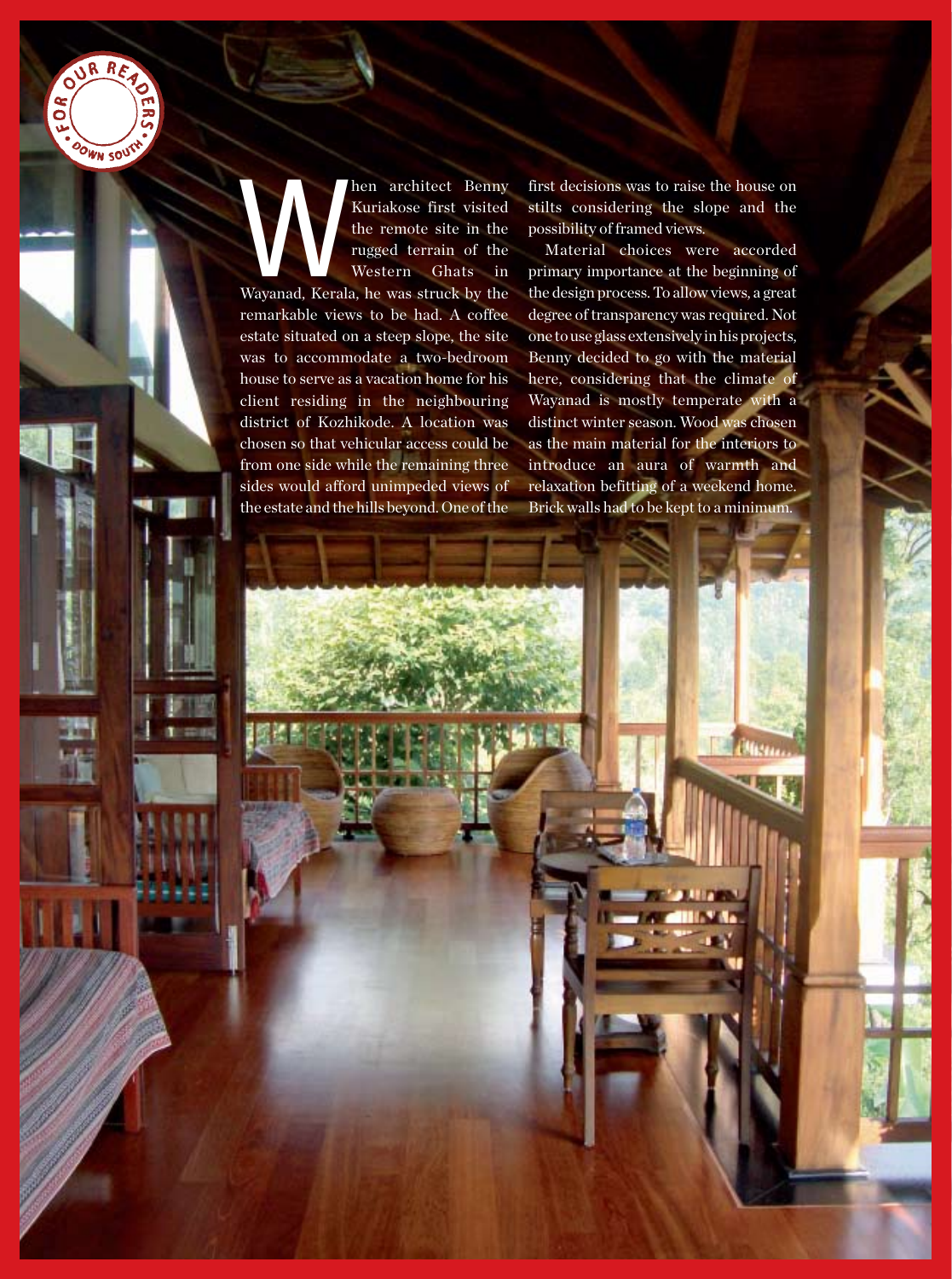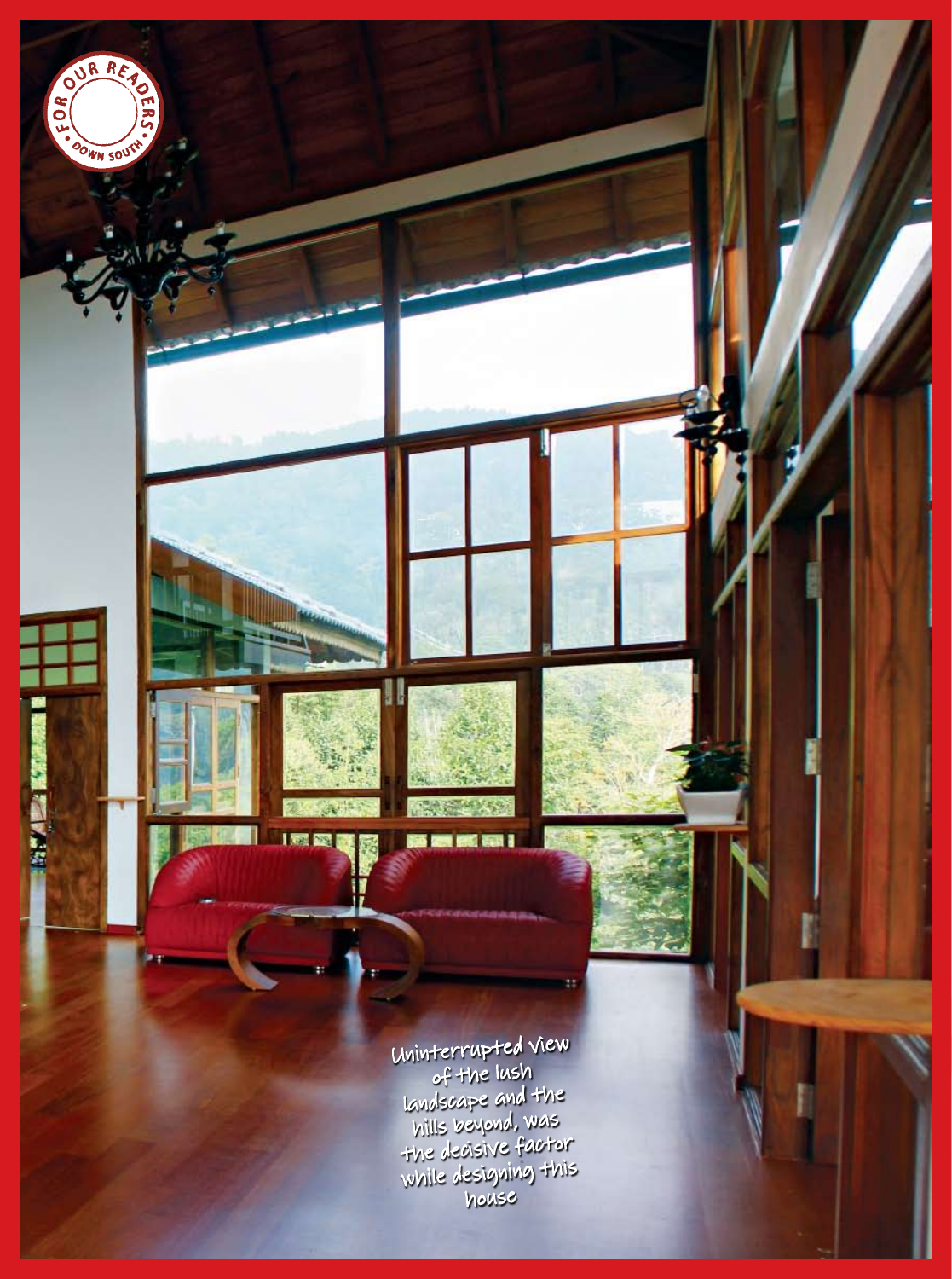

In the completed home, cement tiles lead up to the front facade built with masonry walls. On entering the home, however, the gaze is immediately drawn outwards to the striking views of the lush landscape through the three tall glass walls. Though the initial scheme had the frames designed using only timber, a compromise had to be made during execution due to structural constraints. Concrete columns were employed, but only for the corners.

The client being an owner of a timber business was keen on featuring extensive woodwork in the interior details. Therefore the doors, floor, ceiling, roof and stairs, are all crafted from wood, and the glass walls comprise of timber frames.